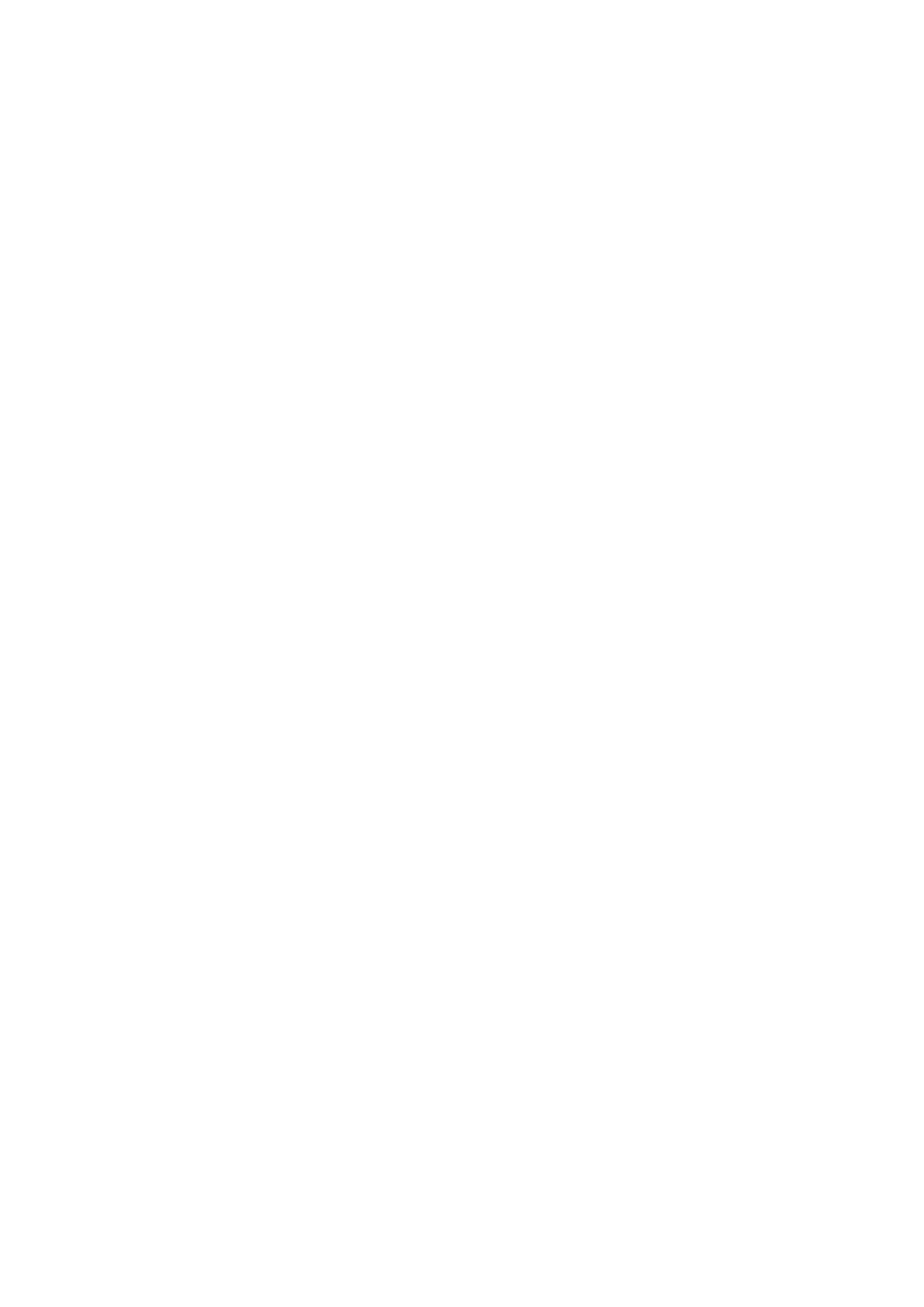# **AGENDA**

### Page Nos.

| 1.                                                       | Apologies for Absence                                                                     |             |  |
|----------------------------------------------------------|-------------------------------------------------------------------------------------------|-------------|--|
| 2.                                                       | Declarations of Interest by Members and Officers                                          |             |  |
| 3.                                                       | Declaration of any Intentions to Record the Meeting                                       |             |  |
| 4.                                                       | Minutes of the meeting held on 27 April 2021                                              | $5 - 10$    |  |
| <b>Part 1 - Items for Decision</b>                       |                                                                                           |             |  |
| 5.                                                       | 293 Bowbridge Road, Newark On Trent NG24 4EQ 20/00580/FULM                                | $11 - 47$   |  |
| 6.                                                       | Bankwood House, Oxton Road, Thurgarton, NG25 0RP 21/00553/FULM<br>(MAJOR)                 | $48 - 57$   |  |
| 7.                                                       | Land At Coghill Court, Southwell 21/00535/FUL                                             | $58 - 75$   |  |
| 8.                                                       | Staunton Industrial Estate, Alverton Road, Staunton In The Vale NG13 9QB<br>21/00295/FULM | $76 - 92$   |  |
| 9.                                                       | Land off Main Street, Balderton 20/01405/FUL                                              | $93 - 100$  |  |
| 10.                                                      | Andreas, Great North Road, Newark On Trent, NG24 1BY 21/00246/DEM                         | $101 - 106$ |  |
| 11.                                                      | Newark Livestock Market, Great North Road, Newark On Trent<br>21/00247/DEM                | $107 - 113$ |  |
| 12.                                                      | 1 Beacon Hill Road, Newark on Trent, NG24 1NT 21/00936/HPRIOR                             | $114 - 120$ |  |
| Part 2 - Items for Information                           |                                                                                           |             |  |
| 13.                                                      | Appeals Lodged                                                                            | $121 - 123$ |  |
| 14.                                                      | <b>Appeals Determined</b>                                                                 | 124 - 136   |  |
| <b>Part 3 - Statistical and Performance Review Items</b> |                                                                                           |             |  |
| 15.                                                      | <b>Planning Performance Report</b>                                                        |             |  |
| 16.                                                      | Development Management Performance Report                                                 | 137 - 146   |  |
| 17.                                                      | Quarterly Enforcement Activity Update Report                                              | 147 - 157   |  |
| <b>Part 4 - Exempt and Confidential Items</b>            |                                                                                           |             |  |